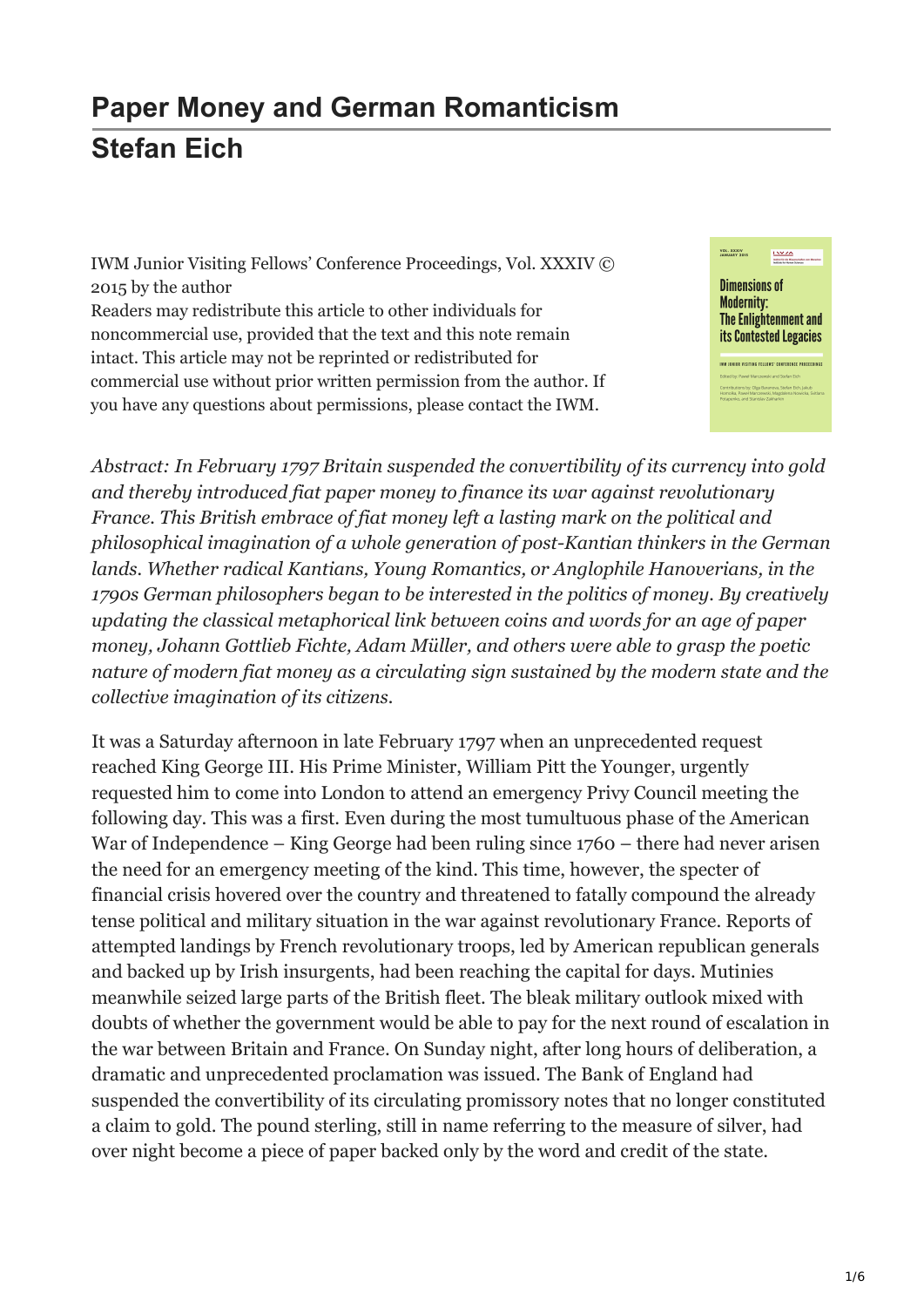For those heading to the market on Monday morning the new reality was as astonishing as it was frightening. Coins quickly disappeared from circulation and new notes in low denomination were issued in their stead. Despite widespread anxiety about the situation, already on the first day of suspension the radical measure found widespread support amongst those whose opinion mattered. The banking community immediately vowed to conduct all its transactions, as far as possible, in it. To the great astonishment of contemporaries, the experiment seemed to work. Prices barely moved for the first three years and even when they did rise in 1800, inflation never reached anything like the chaotic depreciations familiar from the French Revolutionary *assignats*. In fact, during the entire suspension period prices rose at an annualized rate of less than four per cent. Enough to spook people at the time, but a modest rate by our standards, in particular in light of the ongoing military struggle. Suspension would last for twenty-four years. Only once Napoleon had been defeated in Waterloo could concrete plans be formed to return to gold. It took another six years to painfully return prices to their pre-1797 level. In 1821 then, on the back of Waterloo and "Peterloo", a new Gold Standard was introduced. The military and monetary drama of the suspension period was quickly forgotton.

But during the two decades of suspension, from 1797 till 1821, a debate had unfolded across Europe about paper money, politics, and philosophy. The decades around 1800 were a time of great social and intellectual upheaval that had to digest the political and intellectual legacy of the French Revolution, and that saw the rise of Napoleon, the Prussian reforms, and the Vienna Congress. These years have often been described as a kind of portal to modernity, revolving around some of the most productive decades in the history of philosophy, stretching from Kant's critical turn all the way to the development of Hegel's system. Political and philosophical revolution were closely entwined in the minds of many participants. In this brief sketch I want to suggest that the British window of monetary experimenation can be seen to have added to this narrative. Indeed, suspension happens to perfectly map onto the well-traveled proverbial path from Kant to Hegel when considering the publication dates of Kant's *Metaphysics of Morals* in January 1797, and Hegel's *Philosophy of Right* in 1821. If these twenty-four years were extraordinarily productive ones in philosophy, the novel monetary experiments that accompanied them weighed heavily on the minds of many philosophical observers. Not only did suspension pose intriguing questions about the nature of the state, paper money also raised questions of authenticity and forgery in a way that resonated deeply.

As I have already mentioned, it was in January 1797, less than three weeks prior to the British suspension of gold, that Kant published the first part of his *Metaphysics of Morals*. These *Metaphysical Foundations of the Doctrine of Right*, also known as the *Rechtslehre*, contained a brief discussion of the question "What is money?". There, Kant made two claims that initially seem to stand in tension with each other. One the one hand, invoking Adam Smith, he argued that "bank notes and promissory notes [*Assignaten*] cannot be regarded as money, though they can substitute for it temporarily". On the other hand, he emphasized an aspect of money as form, as an intellectual concept abstracted from mere empirical materiality. It is this insistence on form that explains the location of the money discussion, right after the metaphysical table of contracts in §31 of the *Rechtslehre*. In his discussion, Kant elaborated on the formal qualities by drawing a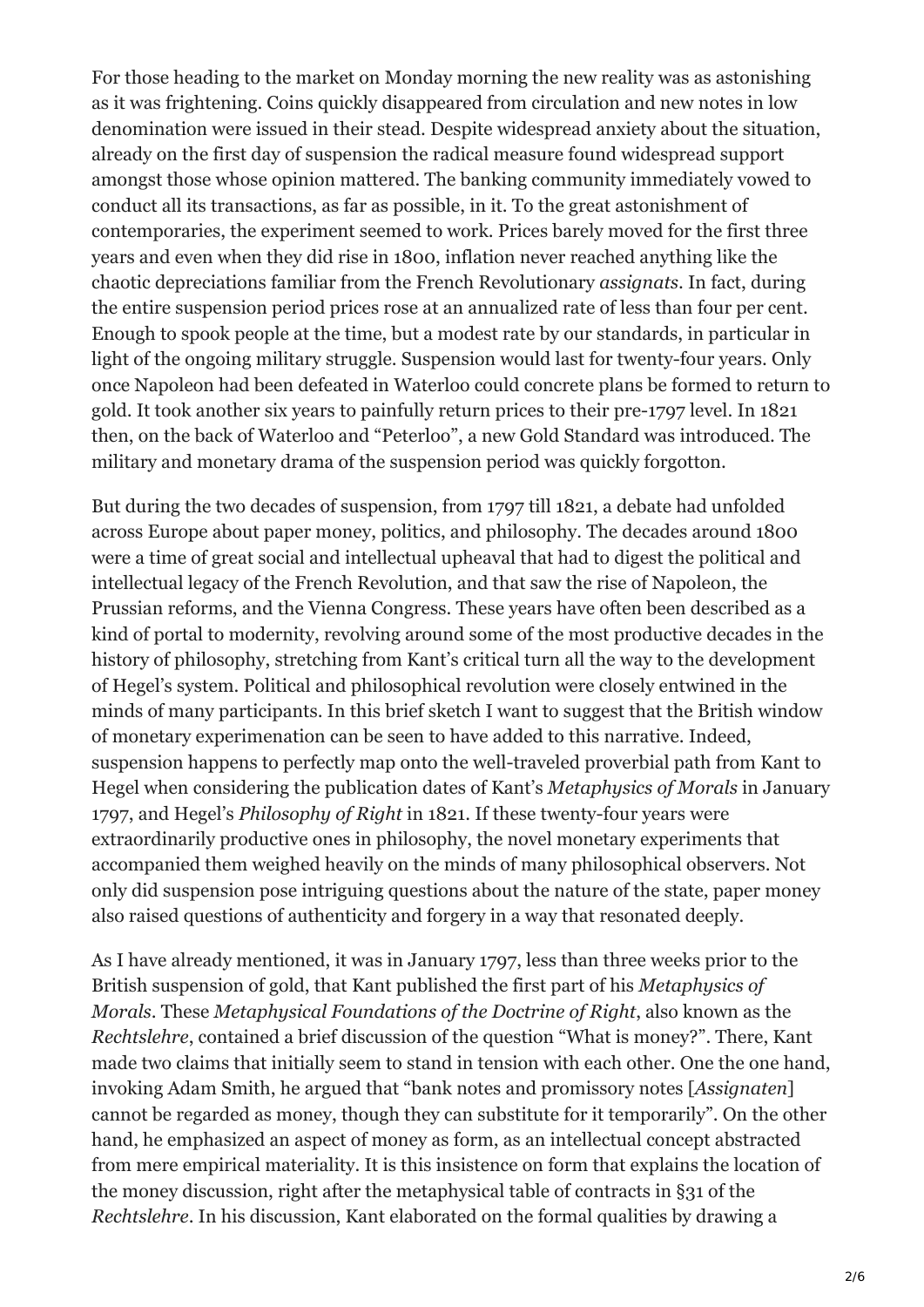parallel between money and books. "[T]he concept of money," he wrote, "is the greatest and most useful means for the commerce of men with things, … similar to that of a book, the greatest means for exchanging thoughts." But in a far as it embodied the nation's industriousness and labor, money was for Kant, as a careful student of Adam Smith, also a representation of the wealth of a nation. "Money is the universal *means by which men exchange their industriousness* [Fleiß] *with one another.*" It was only the labor invested in finding and mining gold that gave money its value. At this point, Kant explicitly invoked the authority of Smith. " 'Money is therefore' (according to Adam Smith) 'that material thing the alienation of which is the means and at the same time the measure of the industry by which men and nations carry on trade with one another.'" Kant's position is both complex and ambivalent but his ultimate endorsement of gold as a cosmopolitan currency of international trade located him squarely in monetary orthodoxy.

The Bank of England's suspension of gold a mere three weeks after the publication of Kant's text came to call into question the seeming self-evidence of such conclusions. A lively debate ensued, and not just in England. During the late 1790s, monetary politics became a broadly shared contemporary reference point across Europe, in particular among the uniquely flourishing newspaper culture of the German lands. Next to Kant's famous late essays in the *Neue Berlinische Monatsschrift* and other Prussian journals, readers could find reflections on the latest monetary developments across the Channel. These impressions excited the philosophical and political imagination of a whole generation of post-Kantian philosophers and the most sustained discussions of fiat money and monetary politics can be found among the German Romantics. Johann Gottlieb Fichte's *Closed Commercial State*, published in 1800, contained for example a detailed discussion of the nature of fiat money, a bold account of how the transition from species money to fiat money would have to be effected, and a visionary description of how the rational state would subsequently be able to control the money supply in order to achieve its domestic economic goals.

In the German press, Fichte was nonetheless faulted for a lack of sophistication in monetary theory. In the late 1790s, Novalis, the Schlegel brothers, and several others began to be interested in the latest developments in monetary matters. While Hegel is often praised for his attempt to fuse German philosophy with Scottish political economy, it had already been the Young Romantics who had formed the vanguard of this creative enterprise, specifically concerning questions of money. Fredrick Beiser, on of the most meticulous interpreters of Hegel and German idealist philosophy today, makes this point most emphatically. "Hegel," he summarizes, "did not provide a detailed account of the laws of modern political economy, and in this regard was even behind some of his contemporaries. The treatment of money, labor and exchange in Adam Müller's *Elemente der Staatskunst* (Elements of the Art of State) from 1809, for example, surpasses anything in Hegel's published works or surviving manuscripts."

Adam Müller was a complex character, to say the least. Born as a Prussian Protestant and slightly too young to have been part of the Young Romantics's enthusiasm for the French Revolution, Müller became a close friend of the Kant student, Burke translator, and conservative luminary Friedrich Gentz, before eventually moving to Vienna and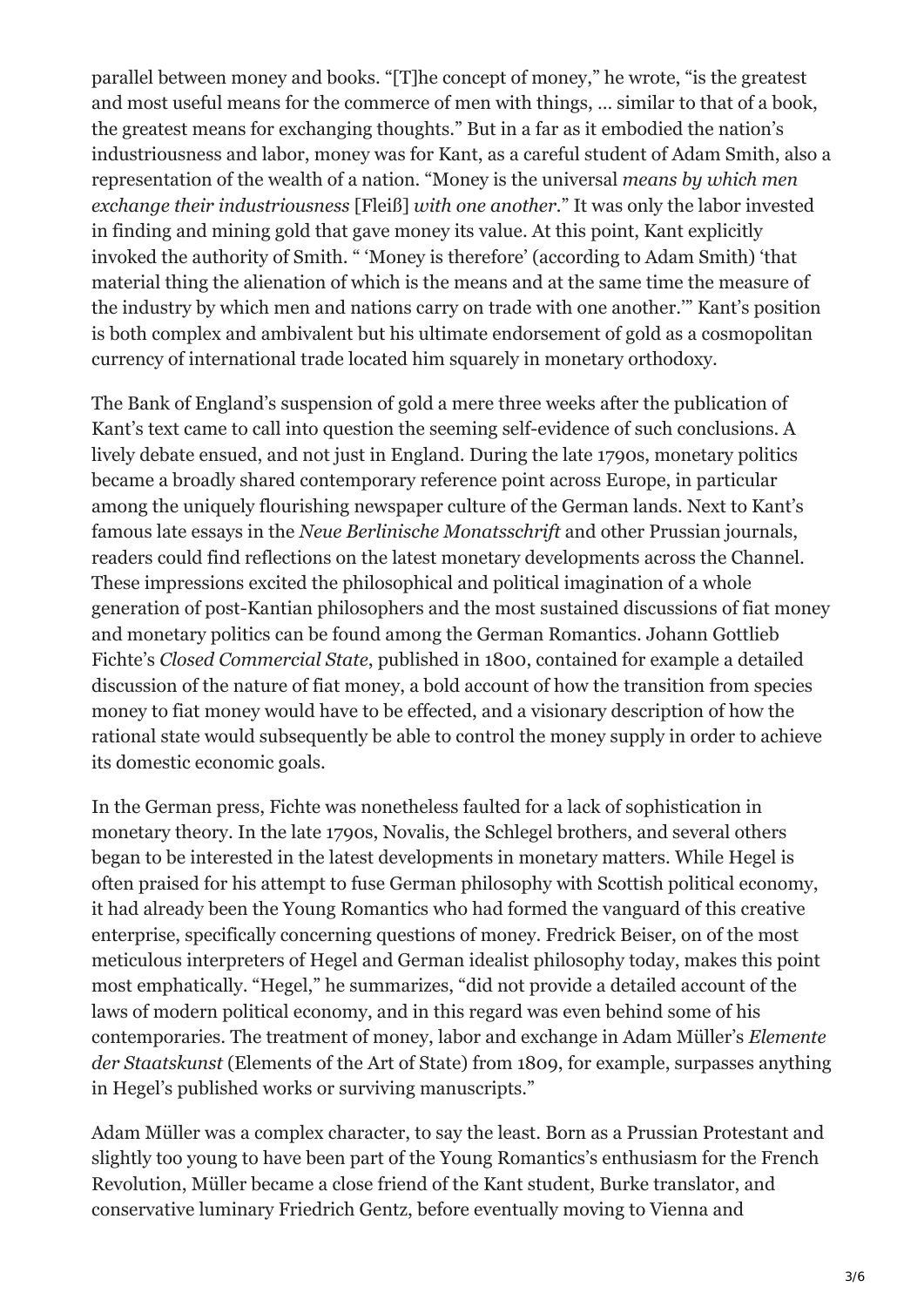converting to Catholism. Even more than Fichte, in his lectures on the *Elements of the Art of State* (1809) as well as his *New Theory of Money* (1816) Müller build his entire political philosophy upon the new possibilities offered by the British embrace of fiat money.

As Müller explained in his lectures in impeccably handling the language of post-Kantian philosophy, the events of February 1797 had shown beyond doubt that money was not a concept but an idea. Money was not simply a representation of gold or industriousness. Rather, as the British embrace of paper money had illustrated, money contained a promise with a paradoxical structure, a hybrid. Paper money was both cash now as well as a promise of cash in the future. The essence of money was not exchange but credit which formed a temporal bridge connecting today with tomorrow. This bridge of temporalized sovereignty consisted of the trust of anticipation. As Müller explained, it was precisely the constitutive lack of convertibility into gold or land that had set British paper money apart from earlier monetary experiments. Fiat money was established as something more radical and intriguing.

Previous accounts of the modern state had relied on an overly static concept of money, Müller explained. Instead, it was crucial to grasp money as a ficticious idea constitutive of the modern state that enabled the members of civil society to relate to each other. Money could now be seen as a kind of "social cement" made up of circulating trust in the collective enterprise. As social glue in this sense, paper money was the soul of the state. But if money was the core of the state, this core was curiously empty. It could no longer be straightforwardly represented by a social contract, as Fichte had still argued. "There is no longer any representation," Müller insisted instead. The old representative devices of the social contract, coupled to the directly disciplining force of the police, had been replaced by an endless chain of mediations. The state had become at once essential and invisible, centralized and circulating.

Interestingly, what allowed Fichte, Müller, and other Romantics to arrive at these insights was a creative updating of a longstanding metaphorical link between coins and words for an age of paper money. References and analogies between language and coinage had long been a classical trope. But the Romantics gave a radical twist to this theme by posing the question anew in a way that celebrated the poetic potential of paper money and the forces of collective imagination sustaining it. The weekend that opened the suspension period is in this sense both constitutive and symptomatic of the modern frame we still inhabit.

## **Bibliography**

D'Aprile, Iwan-Michelangelo. *Die Erfindung der Zeitgeschichte. Geschichtsschreibung und Journalismus zwischen Aufklärung und Vormärz*. Berlin: Akademie Verlag, 2013.

**Stefan Eich** is a Ph.D. candidate in the Department of Political Science at Yale University and a 2014 Junior Visiting Fellow at the IWM. His dissertation – entitled "The Currency of Justice: Money in the History of Political Thought" – reconstructs the politics of money in the political thought Aristotle, John Locke, Johann Gottlieb Fichte, John Maynard Keynes, and Jürgen Habermas.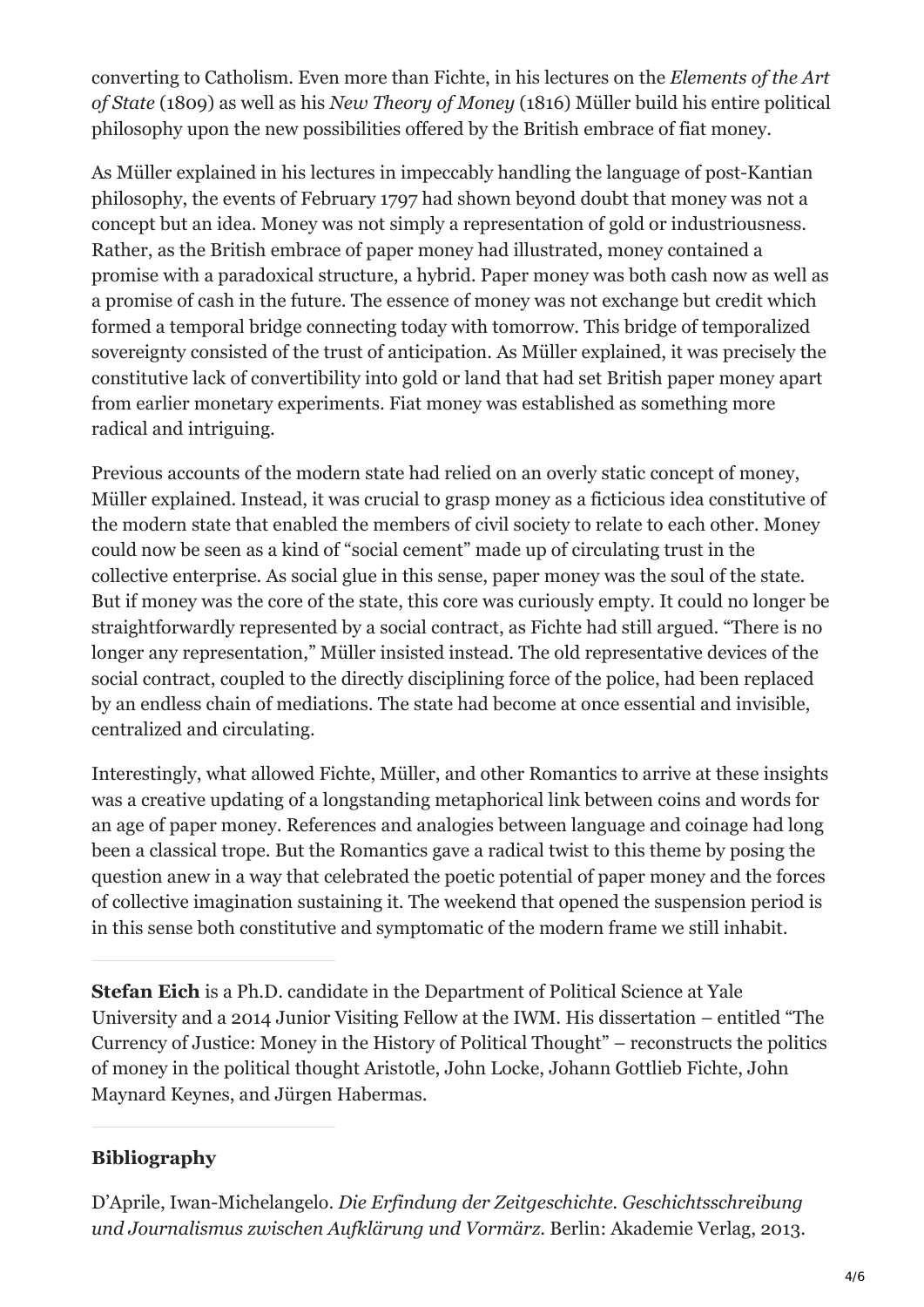Fichte, Johann Gottlieb. *Der Geschlossene Handelsstaat. Gesamtausgabe der Bayerischen Akademie der Wissenschaften*, Reihe I, Band 7. edited by R. Lauth, H. Jacob and H. Gliwitzky. Stuttgart-Bad Cannstatt: Frommann, 1962. 1800.

Fichte, Johann Gottlieb. *The Closed Commercial State*, transl. and with an interpretative essay by Anthony Curtis Adler. Albany: SUNY Press, 2012.

Hegel, Georg Wilhelm Friedrich. *Elements of the Philosophy of Right*, ed. Allen W. Wood. Cambridge: Cambridge University Press, 1991.

Kant, Immanuel. *Metaphysics of Morals.* Cambridge: Cambridge University Press, 1991.

Kant, Immanuel. *Metaphysik der Sitten*. Suhrkamp Werkausgabe. Vol. 12 (Schriften zur Anthropologie, Geschichtsphilosophie, Politik und Pädagogik). Frankfurt am Main: Suhrkamp, 2000. 1797.

Müller, Adam. *Versuch einer neuen Theorie des Geldes mit besonderer Rücksicht auf Großbritannien*. Leipzig and Altenburg: Brockhaus, 1816.

Müller, Adam. *Versuch einer neuen Theorie des Geldes mit besonderer Rücksicht auf Großbritannien.* Hamburg: Severus Verlag, 2011.

Müller, Adam. "Londoner Bank." In Allgemeine deutsche Realenzyklopädie für die gebildeten Stände, 656-61. Leipzig: Brockhaus, 1827.

Nakhimovsky, Isaac. *The Closed Commercial State.* Princeton: Princeton University Press, 2011.

Novalis. *Fragmente.* Schriften. Vol. 3, Jena: Eugen Diederichs, 1907.

Novalis. *The Birth of Novalis. Friedrich von Hardenberg's Journal of 1797*, with Selected Letters and Documents. Translated, edited, and with an introduction by Bruce Donehower. Albany NY: State University of New York Press, 2007.

Novalis. *Notes for a Romantic Encyclopaedia. Das Allgemeine Brouillon.* Translated, Edited, and with an Introduction by David W. Wood. Albany NY: State University of New York Press, 2007.

Schlegel, Friedrich. "Athenaeum Fragments." In: *The Early Political Writings of the German Romantics*, edited by Fredrick C. Beiser, 114-22. Cambridge: Cambridge University Press, 1996.

Vogl, Joseph. *Kalkül und Leidenschaft. Poetik des ökonomischen Menschen.* Zurich: Diaphanes, 2002.

Vogl, Joseph. "1797 – Die Bank von England." In: *Netzwerke. Eine Kulturtechnik der Moderne*, ed. Jürgen Barkhoff, Hartmut Böhme and Jeanne Riou. Köln, Weimar, Wien: Böhlau Verlag, 2004.